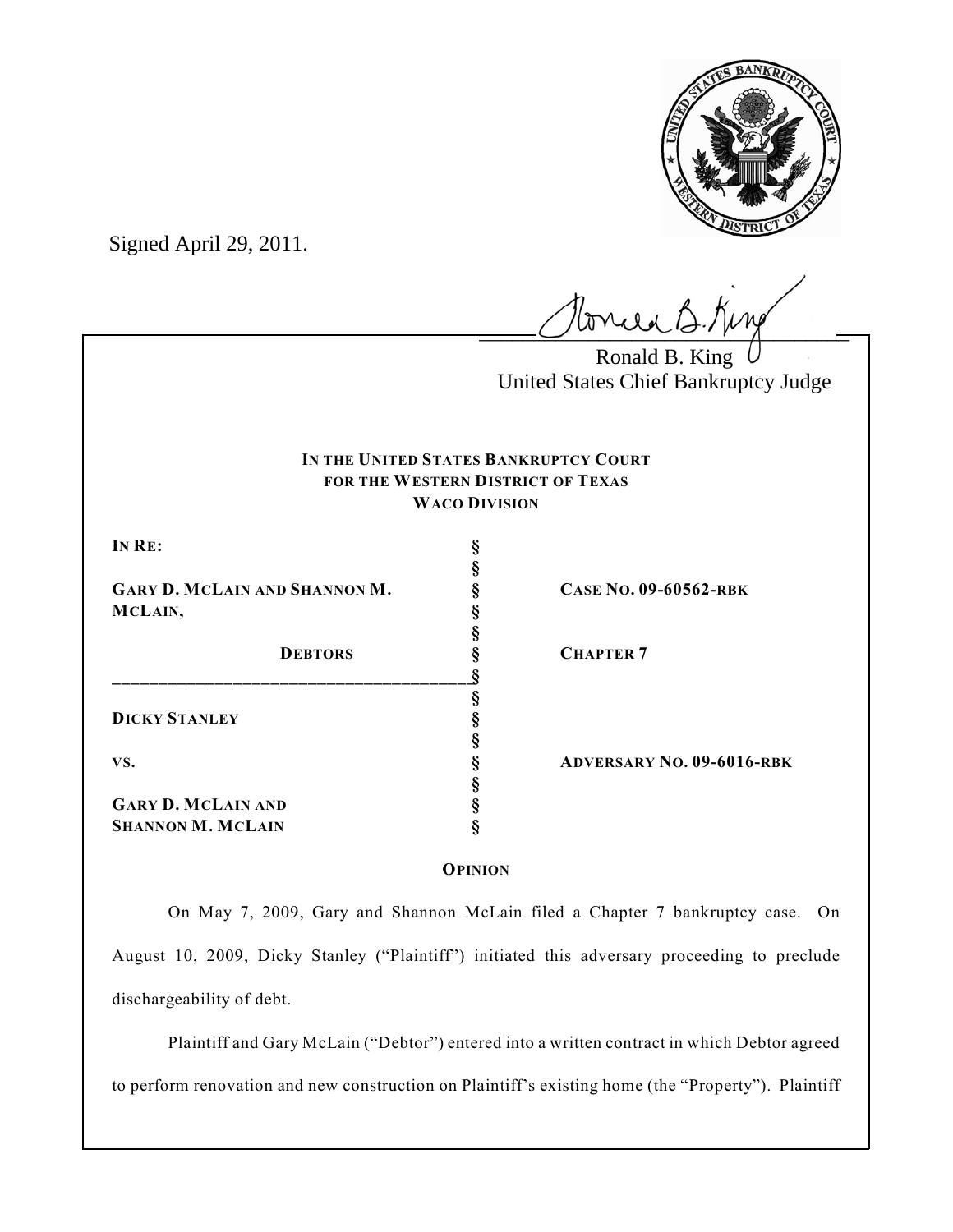agreed to pay Debtor \$117,511.50 in exchange for Debtor's work on the Property. After entering into this contract, Plaintiff obtained a one year construction loan from Colonial Savings, F.A. Thereafter, Plaintiff paid Debtor approximately \$103,756.04.

The Complaint alleges that Debtor represented that the construction would be completed within six to eight weeks and would be performed in a good and workmanlike manner. The construction actually began on the Property on January 20, 2003. Plaintiff asserts that Debtor failed to complete the work as agreed, and as a result, he "had to reside in a house which was, at best, merely forty percent complete." Furthermore, Plaintiff alleges that Debtor ceased work on the Property on September 20, 2003, and "instructed all subcontractors to walk off the job."

Plaintiff filed suit against Debtor in the 413th District Court in Johnson County, Texas. A trial was held on December 3, 2007, and on October 29, 2008, the court signed a judgment on the jury verdict awarding Plaintiff \$277,412.88. The jury found Debtor "to have breached the contract with Plaintiff, without excuse, and to have violated the Texas Deceptive Trade Practices Act" regarding the work to be performed on Plaintiff's home, either knowingly or intentionally. The judgment is final and nonappealable.

#### **DISCUSSION**

Plaintiff alleges that the debt owed by Debtor is not dischargeable pursuant to sections  $523(a)(2)(A)$  and  $(a)(6)$  of the Bankruptcy Code based on Debtor's actions and representations. The burden of proof is on the Plaintiff to prove nondischargeability under section  $523(a)(2)(A)$  or  $(a)(6)$ by a preponderance of the evidence. *Grogan v. Garner*, 498 U.S. 279, 287-91 (1991); *Recoveredge, L.P. v. Pentecost*, 44 F.3d 1284, 1292 (5th Cir. 1995).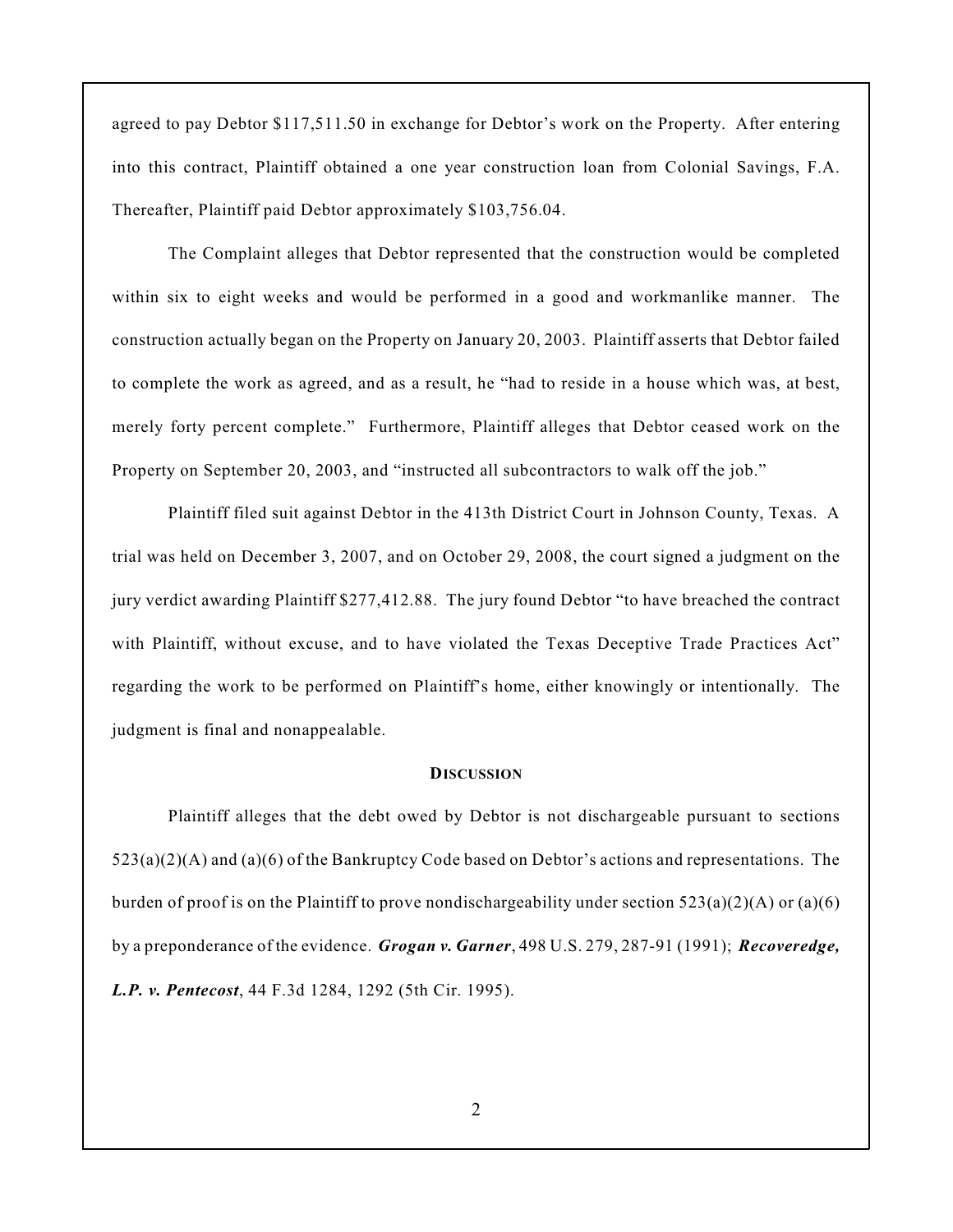## 1. *Dischargeability under section 523(a)(2)(A)*.

. . .

Plaintiff first asserts that the debt owed by Debtor is nondischargeable under section  $523(a)(2)(A)$  of the Bankruptcy Code. Section  $523(a)(2)(A)$  excepts from dischargeability any debt that was obtained by false pretenses, false representation, or fraud. Section 523(a)(2)(A) provides:

a. A discharge . . . does not discharge an individual debtor from any debt–

- 2. for money, property, services, or an extension, renewal, or refinancing of credit, to the extent obtained by–
	- A. false pretenses, a false representation, or actual fraud, other than a statement respecting the debtor's or an insider's financial condition;

11 U.S.C. §  $523(a)(2)(A)$ . A debt is nondischargeable pursuant to this section if a creditor shows that: (1) the debtor made a representation; (2) the debtor knew the representation was false; (3) the representation was made with the purpose and intention of deceiving the creditor; (4) the creditor reasonably relied on such representation; and (5) the creditor sustained a loss as a result of the representation. *See AT&T Universal Card Servs. v. Mercer* (*In re Mercer*), 246 F.3d 391, 403 (5th Cir. 2001). Plaintiff asserts that Debtor made numerous representations that he knew to be false, including: (1) that work on the remodeling project would be completed within six to eight weeks; and (2) that Plaintiff's family could continue to reside in the house during the entirety of the construction.

Plaintiff argues that he relied to his detriment on these representations, that he would not have entered into the contract with Debtor had he not been misled, and that he incurred damages. The two principal issues are whether such representations were made by Debtor to Plaintiff, and whether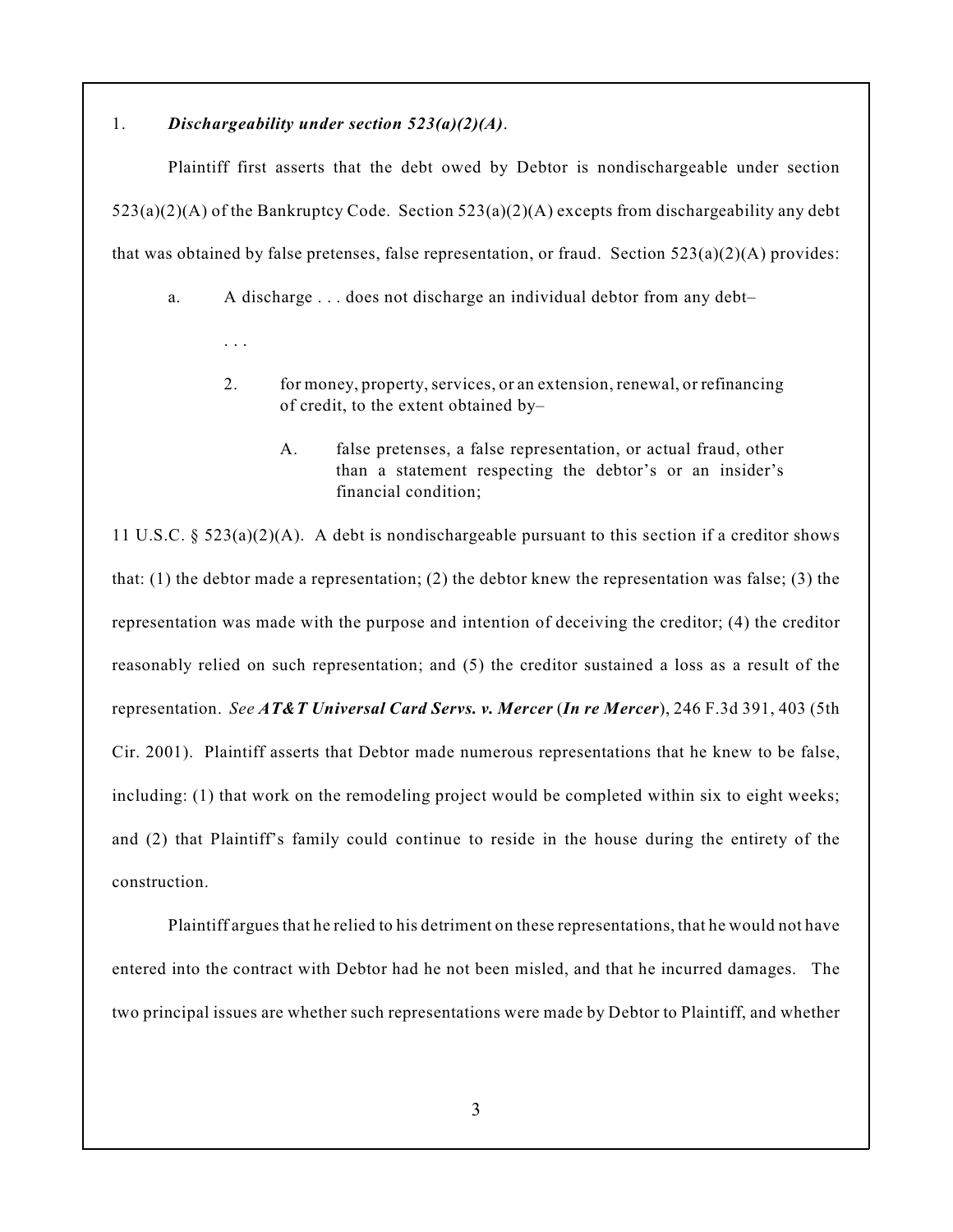such representations were made with knowledge of their falsity and with the intention of deceiving Plaintiff.

#### a. *Element One: "The debtor made a representation."*

First, to prove nondischargeability under section  $523(a)(2)(A)$ , a plaintiff must show that "the debtor made a representation." In this case, it is hotly disputed what representations were actually made by Debtor to Plaintiff. Plaintiff states that Debtor orally represented that the project would take only "six to eight weeks . . . for the entire scope of the contract." But, Debtor testified at the trial that he told Plaintiff that the project would "take six to eight months" rather than weeks, and the written contract did not address the issue. Debtor testified that because of his extensive experience in construction, he would never represent to a client that a project of this magnitude could be completed in such a short amount of time. Debtor also argues that the term of the construction financing with Colonial Savings was for one year, which further evidences that the construction project was expected to take longer than six to eight weeks.

Plaintiff further argues that Debtor orally represented to him that the home would be habitable during the construction project. Debtor contends, however, that he never represented that the home would be habitable during the construction project, and that the written contract did not address occupancy during construction. On the contrary, Debtor testified that he and Plaintiff agreed that Plaintiff would move all of the furniture and animals out of the house during the project. Because Plaintiff never moved out of the house, Debtor concluded that it was Plaintiff's choice to remain in the house. The Court finds that there is insufficient evidence of fraud or misrepresentation with regard to the time of completion and occupancy during construction.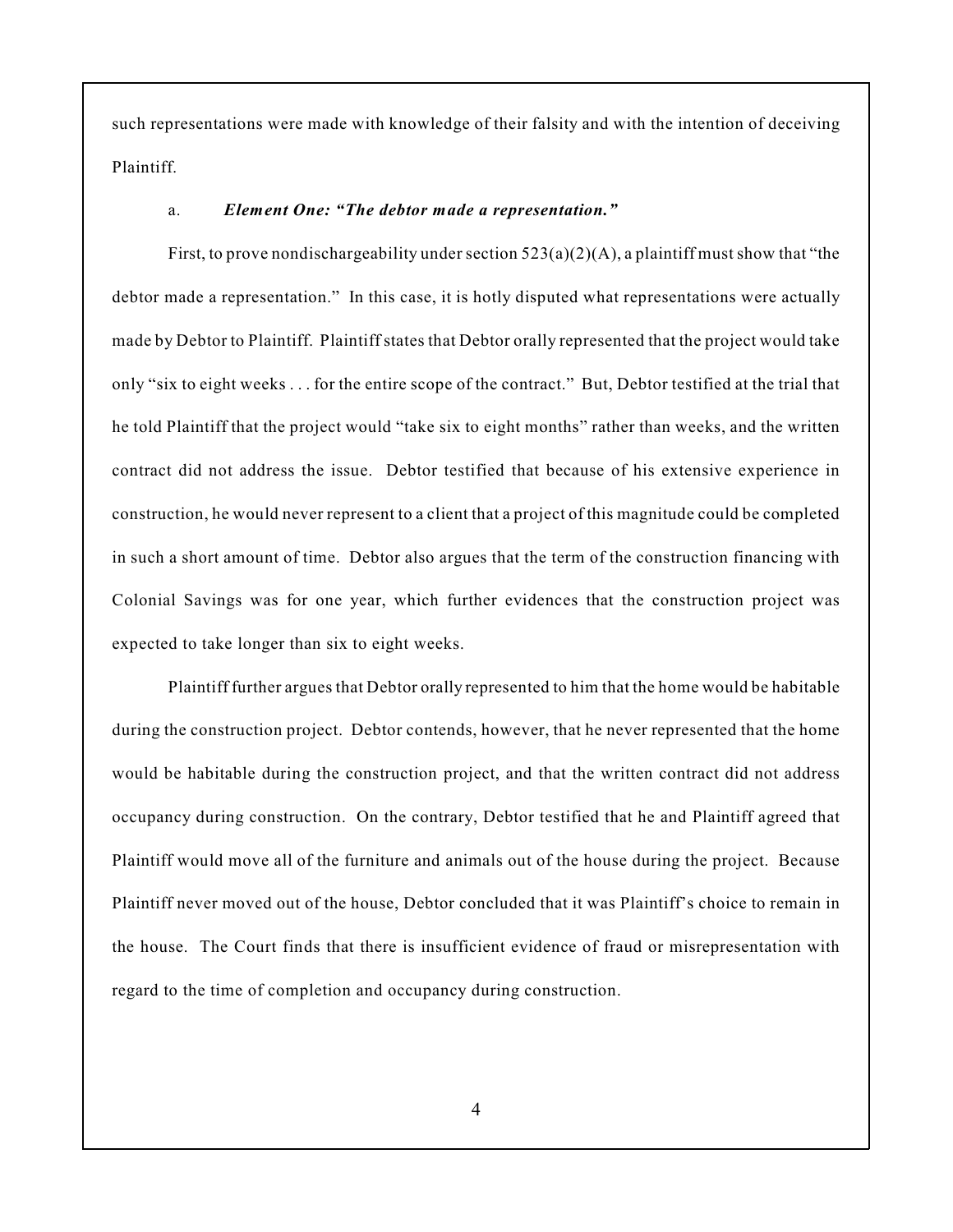#### b. *Element Two: "The debtor knew the representation was false."*

As to the second element of section  $523(a)(2)(A)$ , Plaintiff points to Debtor's failure to complete the work, as provided under the contract, as evidence that Debtor knew the representations he made to Plaintiff were false. To prove a claim under section  $523(a)(2)(A)$ , a plaintiff must show that the debtor knew the representation was false. Section  $523(a)(2)(A)$  "may make a creditor's claim nondischargeable if the debtor had no intention of performing any of the obligations under the contract. This intent may be inferred from the fact that the debtor failed to take any steps to perform under the contract." 4 **COLLIER ON BANKRUPTCY** ¶ 523.08[1][d] (16th ed. 2011). Although Plaintiff asserts that Debtor's abandonment of the job site shows intent, it appears that Debtor's actions were the result of financial disagreements with Plaintiff. The testimony at trial revealed that Debtor and Plaintiff had differing views on which party was owed money at the time Debtor left the job site. While Plaintiff claims that Debtor owed him \$4,968.86 when he walked off the job, Debtor contends that at that time, Plaintiff actually owed him roughly \$3,200.00. Although the state court judgment established Debtor's liability for breach of contract as res judicata, it is not preclusive on the issue of misrepresentation or fraudulent intent. The Court finds that Plaintiff has not carried his burden of proof on the issue of false representation or fraudulent intent. The parties had a disagreement over certain extra charges asserted by Debtor, which sadly resulted in the cessation of all work on the job.

## 2. *Dischargeability under section 523(a)(6)*.

Plaintiff next asserts that the debt owed by Debtor is nondischargeable under section  $523(a)(6)$  of the Bankruptcy Code. Section  $523(a)(6)$  excepts from discharge any debt for willful or malicious injury to another entity or to the property of another entity. 11 U.S.C.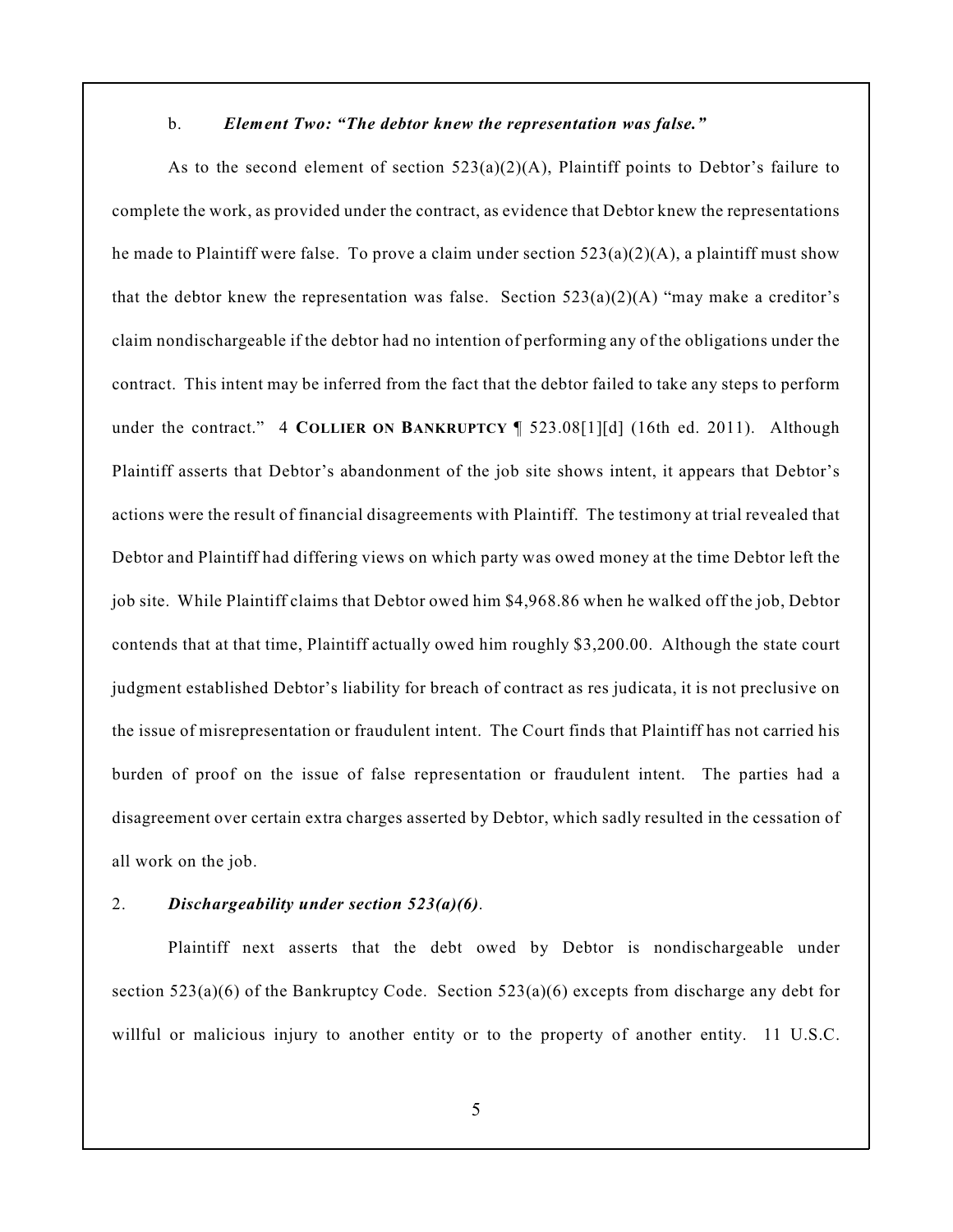§ 523(a)(6). The Supreme Court in *Kawaauhau v. Geiger*, 523 U.S. 57, 61 (1998), clarified that "[t]he word 'willful' in (a)(6) modifies the word 'injury,' indicating that nondischargeability takes a deliberate or intentional *injury*, not merely a deliberate or intentional *act* that leads to injury." *Id*. (emphasis in original). In light of *Geiger*, the Fifth Circuit Court of Appeals stated that the test for willful and malicious injury is whether there exists either an objective substantial certainty of harm or a subjective motive to cause harm on the part of the debtor. *Miller v. J.D. Abrams, Inc. (In re Miller*), 156 F.3d 598, 606 ( $5<sup>th</sup>$  Cir. 1998). The burden is on Plaintiff to prove, by a preponderance of the evidence, the objective substantial certainty of harm or a subjective motive to cause harm on the part of the Debtor.

Plaintiff asserts that the evidence presented at trial established that Debtor's actions met the requirements of section 523(a)(6). Plaintiff's Trial Brief states that Debtor "ceased work on the Stanley home on or about September 20, 2003, prior to completion. Debtor never returned to complete the work. Debtor further instructed all subcontractors to walk off the job." Plaintiff argues that because the construction had yet to be completed, even though Defendant already received payment, Debtor's failure to complete the project and instruction to the subcontractors to cease work constituted willful and intentional injury to Plaintiff.

Debtor, however, asserts that he did not walk off the job to cause willful and intentional injury to Plaintiff, but rather because he was not paid overages for tile purchases for the Property. After absorbing a number of extras and cost overruns, Debtor informed Plaintiff that Debtor "was not a bank." Debtor asserts that he did not intend to abandon the job site and actually planned to return to the site to complete the project.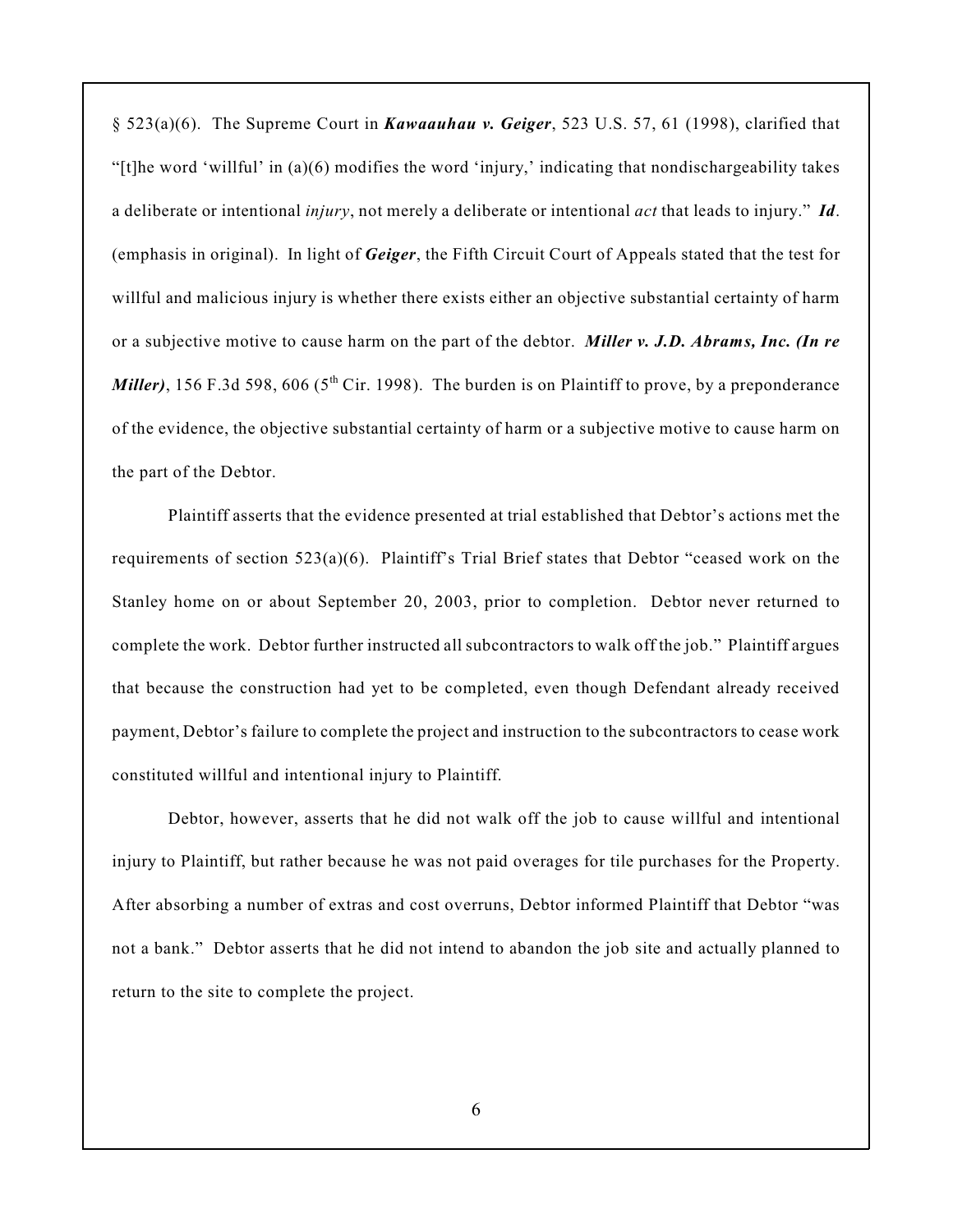The contract between Debtor and Plaintiff specifies that the contract "contains the entire agreement of the parties and cannot be changed except by their written agreement." The overages for the tile were not contained in any written agreement. Even if Debtor was not entitled to payment for the overages, however, his action of leaving the Property does not necessarily indicate a motive on his part to cause harm or a substantial certainty of harm. The Court finds that Debtor did not intend to harm Plaintiff and had no malicious intent in his relations with Plaintiff. Even though Debtor may have breached the contract, Plaintiff did not carry his burden of proof on the issue of willful and malicious injury under section 523(a)(6).

## 3. *Effect of the DTPA judgment*.

Plaintiff obtained a judgment against Debtor in state district court. The state district court jury found Debtor liable for "knowing or intentional violations of the Texas Deceptive Trade Practices Act." There was no issue submitted to the jury regarding fraud or willful and malicious injury. Plaintiff now asserts that the elements utilized to satisfy the DTPA claim in state court compel a finding of nondischargeability under section  $523(a)(2)(A)$  or section  $523(a)(6)$ .

The state court DTPA judgment, however, has no preclusive effect on the issue of dischargeability of the debt under section 523(a)(2)(A) or section 523(a)(6). Under Texas law, a knowing violation of the DTPA requires a lesser standard of proof than that required to prove fraud or misrepresentation under section  $523(a)(2)$  or willful and malicious injury under section  $523(a)(6)$ . *See Ragupathi v. Bairrington* (*In re Bairrington*), 183 B.R. 754, 759-61 (Bankr. W.D. Tex. 1995) ("a plaintiff need not prove common law fraud or willful acts in order to establish a 'deceptive trade practice' . . . The element of fraud and a knowing violation of the DTPA possess different elements"). Therefore, the state court judgment finding that Debtor knowingly or intentionally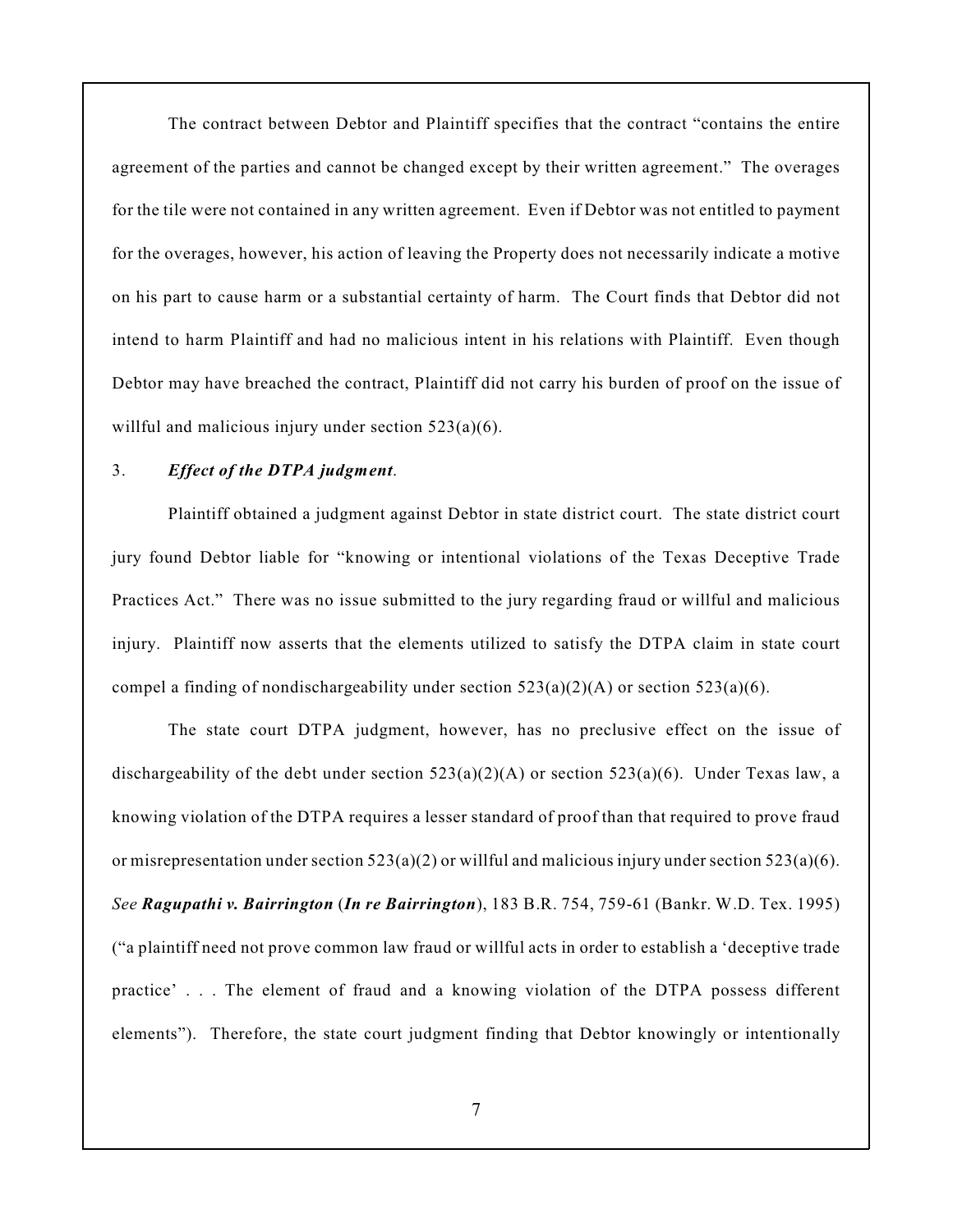violated the DTPA cannot be utilized under collateral estoppel principles to compel a finding of nondischargeability under section  $523(a)(2)(A)$  or section  $523(a)(6)$ .

#### 4. *Comparison to Carle*.

*Green v. Carle* (*In re Carle*), 2010 WL 5394793 (Bankr. W.D. Tex. 2010), which was recently decided by this Court, has some similarities to this case. In *Carle*, the debtor ("Carle") and plaintiff, Barbara Green ("Green"), entered into a contract for the construction of Green's new home. Carle represented to Green that he was an experienced home builder, that construction of the home would cost \$365,000, that construction would be completed in 8 months, that he employed skilled subcontractors, and that his company was insured. Based on these representations, Green chose Carle to build her home rather than another contractor. None of these representations proved to be true, however, and after numerous cost overruns and construction problems, Green sued in state court for breach of contract, negligent misrepresentation, negligence, gross negligence, violation of the Deceptive Trade Practices and Consumer Protection Act, and fraud. The suit was eventually settled, and an agreed judgment in favor of Green in the amount of \$200,000 was signed.

Carle subsequently filed for bankruptcy, and Green filed an objection to dischargeability<sup>1</sup> of the debt owed by Carle to Green based on: (1) fraud under section  $523(a)(2)(A)$ ; (2) false representation and false pretenses under section  $523(a)(2)(A)$ ; (3) breach of fiduciary duty, embezzlement, and larceny under section  $523(a)(4)$ ; and (4) willful and malicious injury under section 523(a)(6). This Court excepted from discharge the agreed judgment amount of \$200,000.

Although *Carle* appears on its face to be factually similar to this case, there are distinctions between the two cases that support differing results. In *Carle*, this Court found that Carle

<sup>&</sup>lt;sup>1</sup>The objections to discharge under section  $727$  were denied.